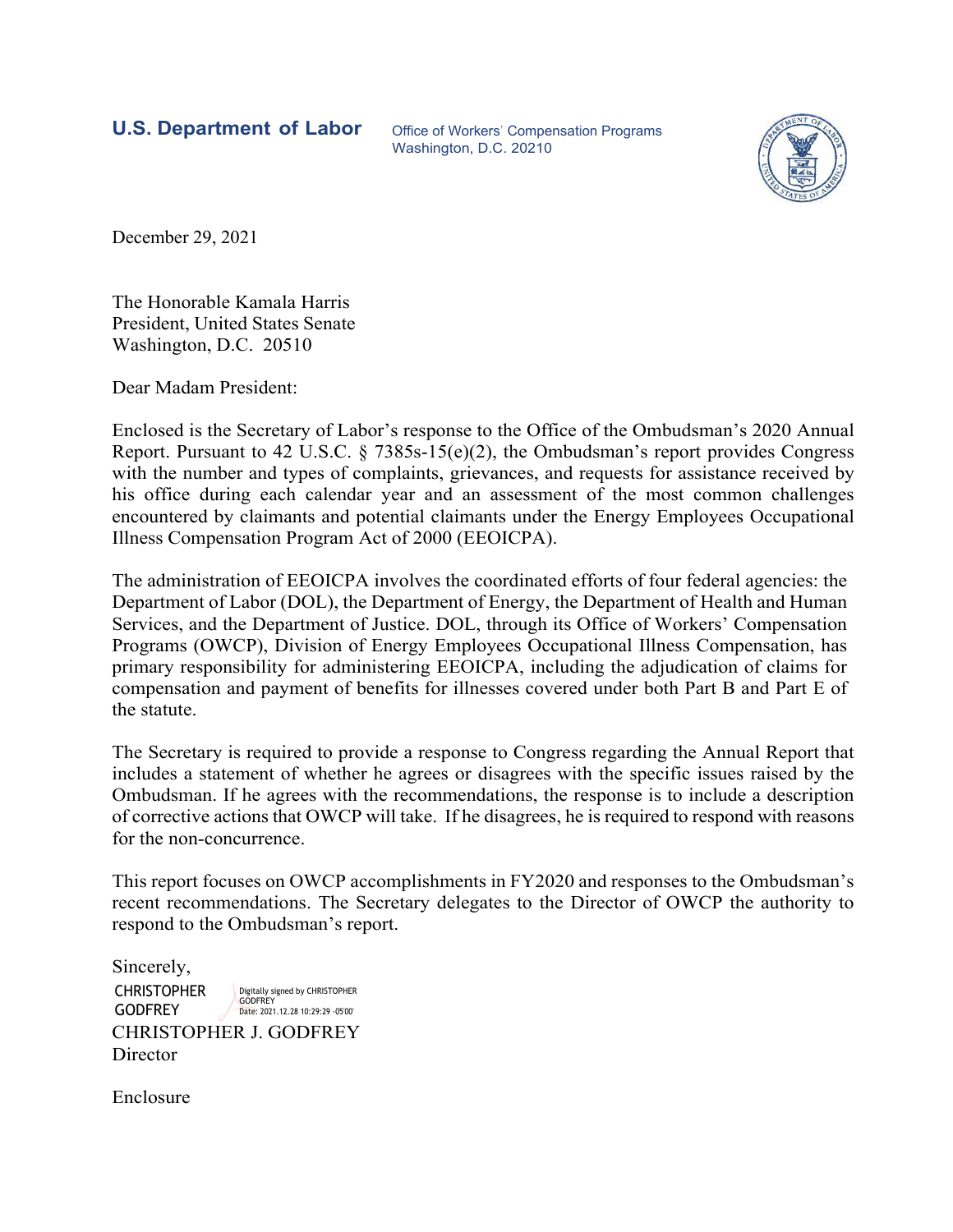**U.S. Department of Labor** Office of Workers' Compensation Programs

Washington, D.C. 20210



December 29, 2021

The Honorable Nancy Pelosi Speaker, U.S. House of Representatives Washington, D.C. 20515

Dear Madam Speaker:

Enclosed is the Secretary of Labor's response to the Office of the Ombudsman's 2020 Annual Report. Pursuant to 42 U.S.C. § 7385s-15(e)(2), the Ombudsman's report provides Congress with the number and types of complaints, grievances, and requests for assistance received by his office during each calendar year and an assessment of the most common challenges encountered by claimants and potential claimants under the Energy Employees Occupational Illness Compensation Program Act of 2000 (EEOICPA).

The administration of EEOICPA involves the coordinated efforts of four federal agencies: the Department of Labor (DOL), the Department of Energy, the Department of Health and Human Services, and the Department of Justice. DOL, through its Office of Workers' Compensation Programs (OWCP), Division of Energy Employees Occupational Illness Compensation, has primary responsibility for administering EEOICPA, including the adjudication of claims for compensation and payment of benefits for illnesses covered under both Part B and Part E of the statute.

The Secretary is required to provide a response to Congress regarding the Annual Report that includes a statement of whether he agrees or disagrees with the specific issues raised by the Ombudsman. If he agrees with the recommendations for improvement, the response is to include a description of corrective actions that OWCP will take. If he disagrees, he is required to respond with reasons for the non-concurrence.

This report focuses on OWCP accomplishments in FY2020 and responses to the Ombudsman's recent recommendations. The Secretary delegates to the Director of OWCP the authority to respond to the Ombudsman's report.

Sincerely,

CHRISTOPHER GODFREY

Digitally signed by CHRISTOPHER GODFREY Date: 2021.12.28 10:30:33 -05'00'

CHRISTOPHER J. GODFREY **Director** 

Enclosure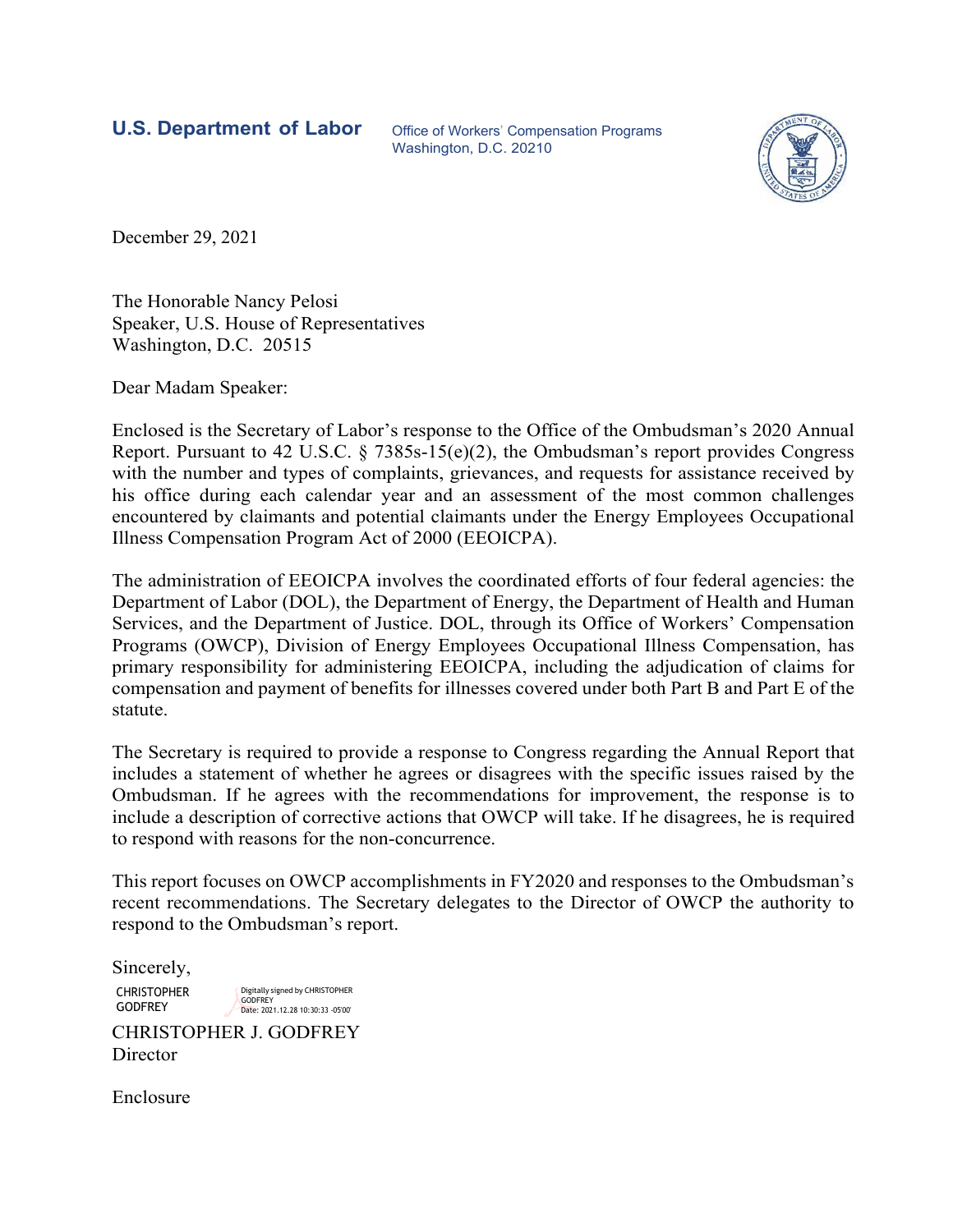# **OWCP RESPONSE TO THE OFFICE OF THE OMBUDSMAN'S 2020 ANNUAL REPORT TO CONGRESS**

# **Introduction**

l

In the 2020 Annual Report to Congress, the Ombudsman made a number of recommendations regarding the Energy Employees Occupational Illness Compensation Program Act (EEOICPA) as it is implemented by the Department of Labor (DOL), Office of Workers' Compensation Programs (OWCP), Division of Energy Employees Occupational Illness Compensation (DEEOIC). OWCP/DEEOIC appreciates the Ombudsman's review of its implementation of the Energy Program and welcomes the opportunity to respond to concerns and recommendations presented in the annual report. The Ombudsman's Annual Report to Congress gives OWCP/DEEOIC an opportunity to consider both its achievements and areas of the Energy Program that need improvement. The Ombudsman made recommendations in each Chapter, which we will respond to in order of their appearance in the report.

#### **Chapter 1 - Effectiveness of Outreach Efforts**

## **1.1 Expand Outreach to Those with Technical Limitations/Access**

**Recommendation:** In the 2020 Annual Report, the Ombudsman noted that the Energy Program's outreach serves two purposes: (1) it is a way to disseminate information to those who are not aware of the Energy Program; and (2) it offers an opportunity for claimants to ask questions and obtain additional information about the program. The Ombudsman commended OWCP for holding monthly webinars during the 2020 coronavirus (COVID-19) pandemic and noted that claimants found these webinars to be very helpful. However, the Ombudsman also expressed the concern that some claimants could not access the webinars and/or were not aware of them because they did not have access to, or had only limited access to, the internet. To ensure that information is disseminated as broadly as possible, the Ombudsman recommended that DEEOIC continue to expand its outreach and develop the means to effectively disseminate information to those who do not have access to, or have only limited access to, the internet.

**Response:** OWCP agrees that some claimants do not have access to, or have only limited access to, the internet, which presents a challenge. OWCP regularly identifies and implements ways to expand outreach and reach stakeholders. As a part of ongoing equity initiatives,<sup>1</sup> OWCP has identified that the program's underserved communities are typically low-income, from rural populations, and American Indians and/or those residing on American Indian reservations. Stakeholders from these populations may be more likely to have limited or no access to the internet and, therefore, may be unaware of updates posted on the OWCP/DEEOIC website. After further

<sup>&</sup>lt;sup>1</sup> As a result of Executive Order 13985, Advancing Racial Equity and Support for Underserved Communities through the Federal Government, OWCP developed an Agency Equity Plan in July 2021. OWCP is committed to finding ways to make a thoughtful and intentional focus on equity a routine part of how the agency does business. This plan identified areas of focus and provided a roadmap for how OWCP will advance equity by building it into the framework of our programs and administrative operations.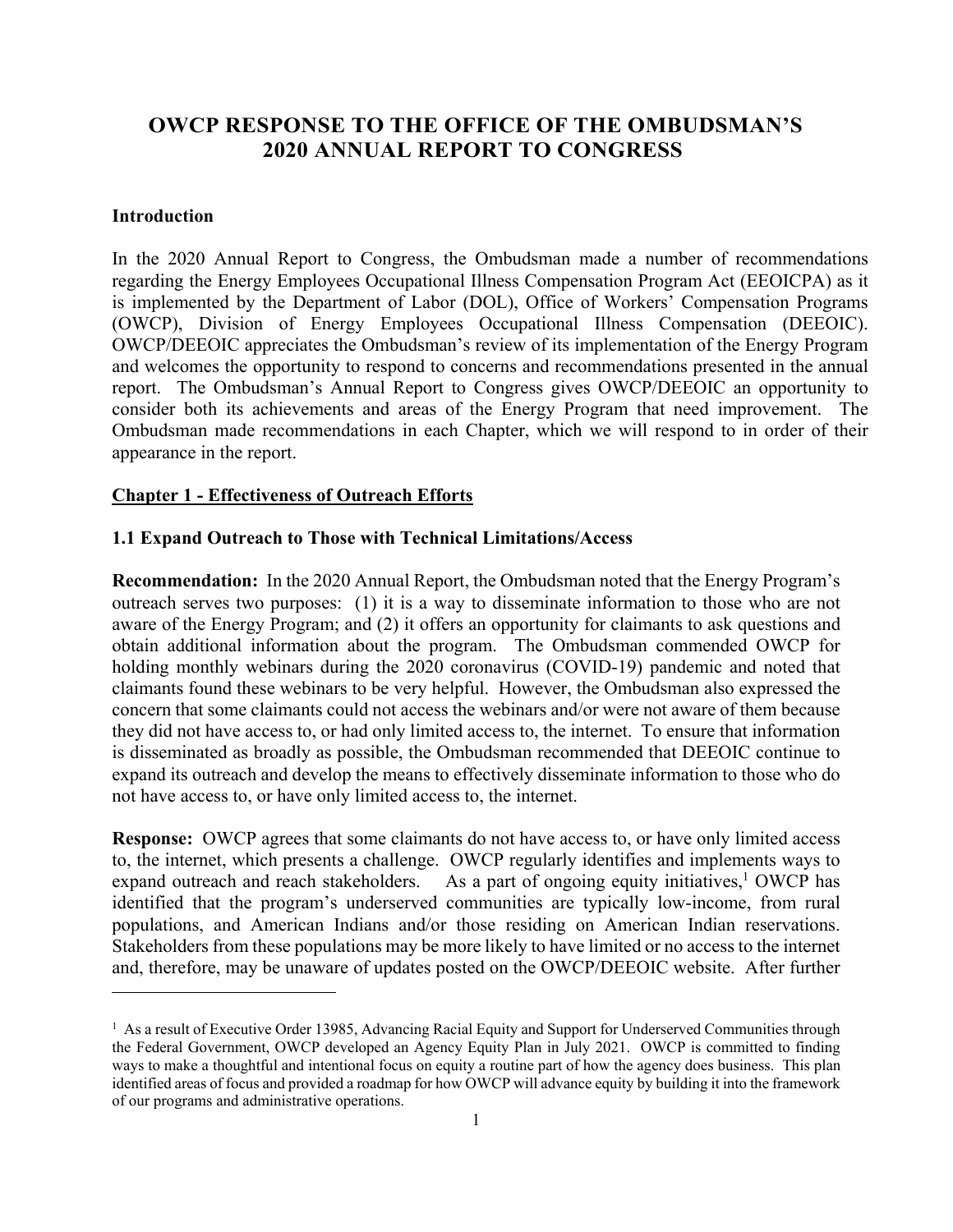research and investigation, OWCP/DEEOIC plans to increase outreach to these populations and will continue to identify different ways to ensure broad dissemination of information to meet the needs of all stakeholders.

This past year, OWCP/DEEOIC faced unprecedented obstacles during the COVID-19 pandemic and managed to quickly adapt and provide various ways for claimants and stakeholders to continue to interact with DEEOIC. Generally, the Resource Centers conduct activities that involve face-toface contact with claimants. For example, Resource Center staff attend community events, union meetings, retiree luncheons, health fairs, health and safety expos, Hazardous Waste Operations and Emergency Response (Hazwoper) classes, and farmers' markets. They provide information tables/exhibits and conduct presentations. They make covered facility site visits and arrange inserts into facility newsletters. These activities continued in fiscal year 2020, albeit in a limited capacity. In addition to various Resource Center activities, in fiscal year 2020 the program conducted seven in-person outreach events across the country, resulting in 582 contacts and 56 claims.

OWCP/DEEOIC will continue to look for ways to conduct more in-person outreach, as the pandemic comes to a close. We will also work with the former worker programs to have targeted mailings advertising those outreach events, to reach those without internet access.

#### **1.2 Increase Targeted Outreach to Specific Employee Populations**

**Recommendation:** The Ombudsman also expressed concern for former employees and surviving family members of employees of Atomic Weapons Employers (AWEs), beryllium vendors, uranium mines, uranium mills, and uranium ore transporters, whose companies changed ownership over time and whose former workers or surviving family members may not be aware that work done for a predecessor of the current company may qualify as covered employment under the EEOICPA. The Ombudsman noted that because the Department of Energy (DOE) employee rosters do not include individuals who worked for these types of employers, targeted outreach by DEEOIC is likely the only way these individuals or their surviving family members will learn of the program.

**Response:** OWCP agrees that there are limitations in reaching certain employees potentially served by the EEOICPA. OWCP makes every effort to reach out to all the populations served by the EEOICPA. For example, OWCP utilizes the DOE Former Worker Program to distribute announcements/letters when appropriate. Unfortunately, AWEs, beryllium vendors, uranium mines, uranium mills, and uranium ore transporters do not maintain comprehensive former employee lists that OWCP can rely on to target these potential claimants specifically. As such, OWCP is limited in the targeted outreach it can do to inform employees who worked for these specific employers. It is important to note that the Resource Center staff actively pursue referrals from existing claimants, which may aid in reaching other individuals that worked with them. Overall, referrals from current and former workers across all facility types accounted for 377 claims and 5,397 contacts in fiscal year 2020.

OWCP ensures that information on events and EEOICPA benefits is available on the OWCP website, news releases, email subscription services, and local newspaper advertisements.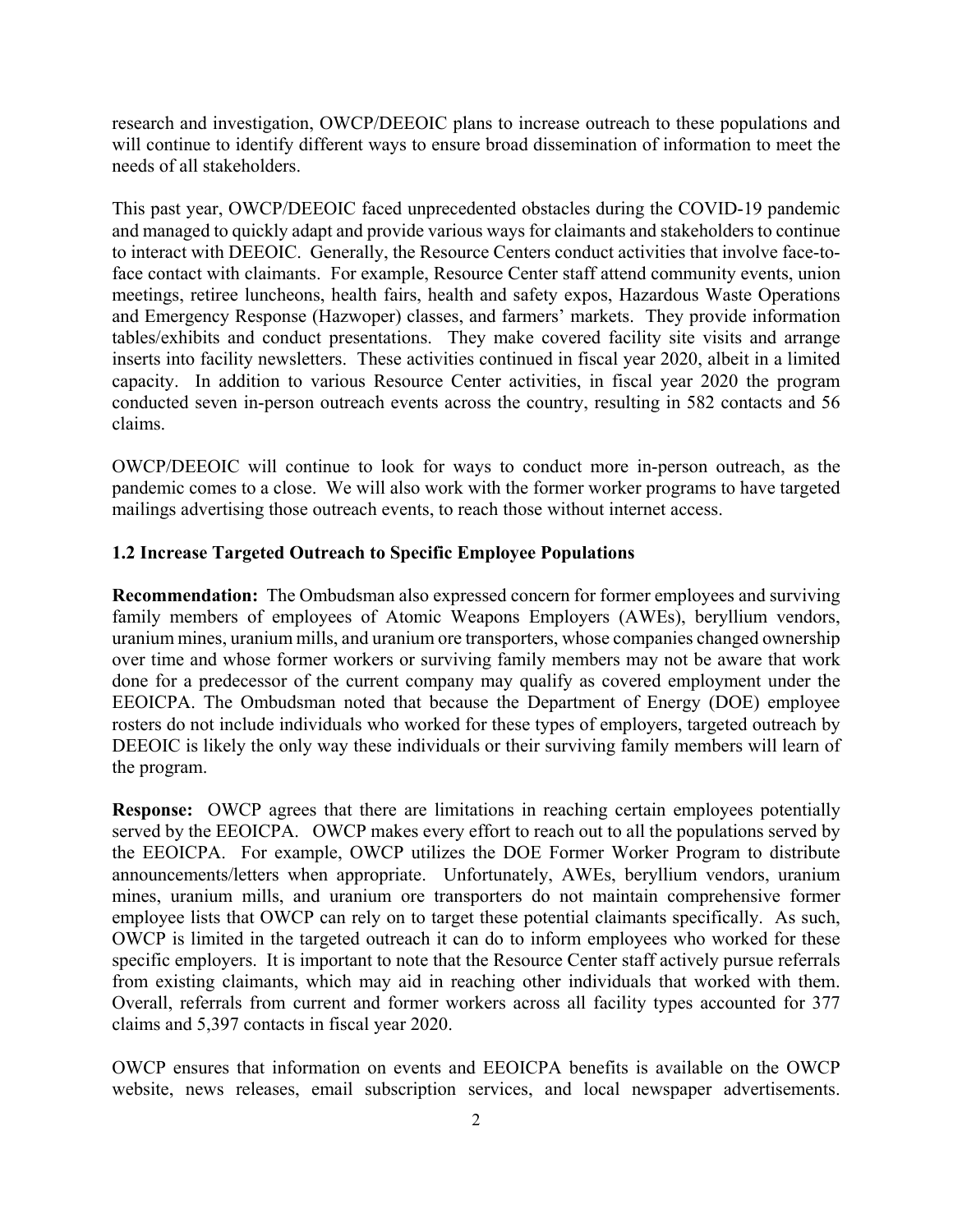Additionally, the Resource Center staff distribute brochures and program materials to churches, libraries, senior centers, physicians' offices, hospitals, drug stores, pharmacies, assisted living facilities, residential care facilities, hospice centers, beryllium support groups, senior ride services, the Red Cross, the Department of Veterans Affairs facilities, Departments on Aging, the Elks Lodge, and Chambers of Commerce. In fiscal year 2020, these efforts resulted in 21,585 contacts and in 1,596 claims across all facility types.

# **1.3 Inform Eligible Populations about RECA Sunset/Deadline**

**Recommendation:** The Ombudsman noted that, with the Radiation Exposure Compensation Act (RECA) scheduled to expire in July 2022, eligible uranium miners, millers, and ore transporters must file a claim under Section 5 of RECA before the deadline in order to have the opportunity to automatically qualify for EEOICPA benefits. The Ombudsman recommended that OWCP undertake additional outreach efforts to inform these populations of workers or their surviving family members of the deadline by which they must file a claim for Section 5 RECA benefits.

**Response:** OWCP is aware of the upcoming sunset of the RECA. While the Department of Justice (DOJ) manages the RECA program and is the agency responsible for notifying populations of workers about the July 2022 filing deadline, OWCP does collaborate with DOJ on events and outreach to inform eligible stakeholders about potential benefits and changes to regulations. In February 2020, OWCP/DEEOIC held an outreach event in Santa Fe, New Mexico, which included representatives from DOJ. Additionally, after the switch to outreach through webinars due to the COVID-19 pandemic, OWCP collaborated with DOJ to design and host a RECA specific webinar in December 2020. This webinar covered the deadline for submission to DOJ, eligibility requirements, benefits, and historical information about the RECA program. The information presented at this webinar is available for reference on the DEEOIC website for those who may not have been aware of the webinar or who are unable to attend the live session.

DOJ posted the deadline to apply for RECA benefits on their website, and OWCP/DEEOIC remains in working groups with DOJ and will continue to support them during this time. It is important to note that while there is a deadline for new RECA applications for DOJ, OWCP/ DEEOIC will continue to process payments for approved RECA beneficiaries applying for EEOICPA Part E benefits after the July 2022 sunset.

# **Chapter 2 – Medical Billing Issues**

#### **2.1 Ensure Faster Resolution of Medical Billing Issues**

**Recommendation:** The Ombudsman stated that claimants and providers who approached their office with medical billing issues usually did so after their efforts to work with DEEOIC and/or DEEOIC's medical bill processing contractor proved unsuccessful. In most instances, when the Ombudsman forwarded the issue to DEEOIC, the medical bill issue was eventually resolved. The Ombudsman recommended that DEEOIC ensure that there is an effective way to promptly direct claimants and providers with medical billing issues to the personnel who can assist them in resolving their issues.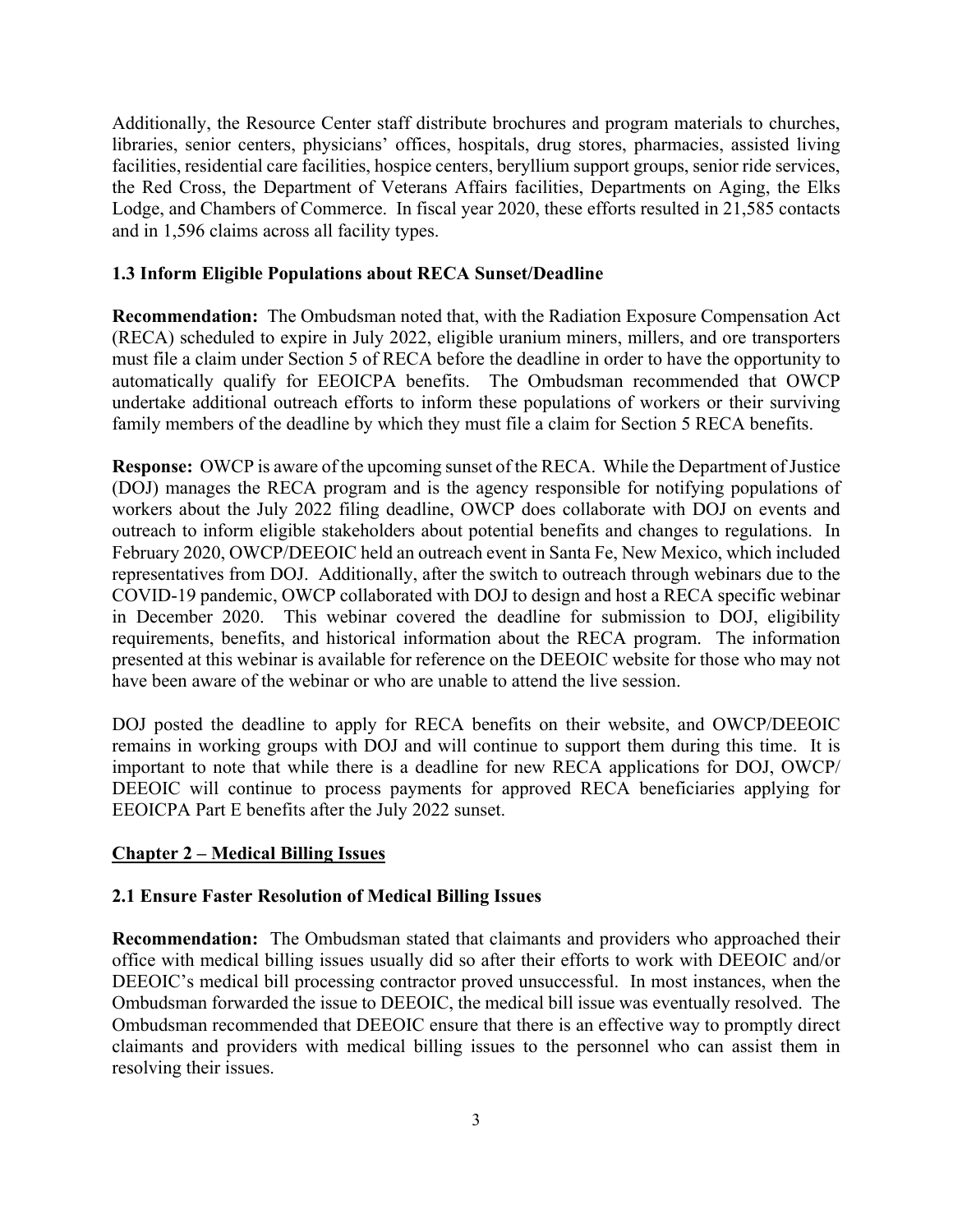**Response:** OWCP/DEEOIC agrees that claimants and providers should have quick and reliable access to personnel who can assist them in resolving their billing issues. In fiscal year 2018, OWCP centralized the processes for medical benefits adjudication and bill processing functions in the DEEOIC, creating the Branch of Medical Benefits Adjudication and Bill Processing (Medical Benefits Branch or BMB) in the National Office. Within the BMB, the Medical Bill Processing Unit (MBPU) oversees the medical bill processing systems, transactions, and coding necessary to ensure prompt and accurate payment for approved medical benefits. The MBPU staff is comprised of experts in medical bill processing and a medical coding specialist, who are responsible for ensuring accurate processing of medical bills and timely payment to providers.

OWCP has a medical bill processing contractor that performs medical billing services for four OWCP Programs.<sup>2</sup> On April 27, 2020, OWCP transitioned from its previous contractor to another. OWCP gave advance notice of this transition to all active claimants and medical providers by mailing individual letters, notifying email subscribers, and posting website announcements. During this transition, OWCP did receive feedback from medical providers and stakeholders regarding the services of the central mailroom in San Antonio, Texas; the updated medical benefits identification card; and delays in the processing of medical bills for some cases. In response, OWCP completed thorough assessments of the operations and workflow at the central mailroom and determined that the best way to serve its stakeholders was to revert mail intake processing back to the London, Kentucky facility. The decision to return to using the London, Kentucky, central mailroom address necessitated another updated medical card for Energy Program claimants. The medical bill processing contractor started mailing new cards on August 28, 2020, with a mailing completion date of September 11, 2020. OWCP also met with the medical bill processing contractor's leadership team to reiterate the need for its staff to be adequately trained and capable of differentiating between EEOICPA claims, providers, and payment, versus other OWCP programs. To help speed processing, the medical bill processing contractor agreed to conduct additional training, routine knowledge checks, and supervisor monitoring of staff calls that would result in immediate additional training and corrective actions.

The DEEOIC Resource Centers provide frontline, one-on-one assistance to all DEEOIC customers, and in fiscal year 2020, 11,280 claimants contacted the Resource Centers for more information about covered medical services. In fiscal year 2020, the Resource Centers processed 1,957 Medical Reimbursement Forms and assisted another 3,757 claimants who had questions about medical reimbursements. They also assisted 223 medical providers with the enrollment process and addressed 18,899 billing issues. The Resource Centers provide frontline, one-on-one assistance to all DEEOIC customers; however, if further assistance is required for full resolution of an issue, the Resource Centers will direct calls to the appropriate person within the DEEOIC.

OWCP/DEEOIC encourages claimants to register through OWCP's Employees' Compensation and Operations Management Portal (ECOMP) in order to utilize the self-service functions of the medical bill processing contractor's web portal. The self-service functions provide access to information related to provider enrollment, claimants' accepted conditions, submitted

l

<sup>&</sup>lt;sup>2</sup> OWCP provides benefits under the Federal Employees' Compensation Act, Black Lung Benefits Act, Longshore and Harbor Workers' Compensation Act, and the Energy Employees Occupational Illness Compensation Program Act.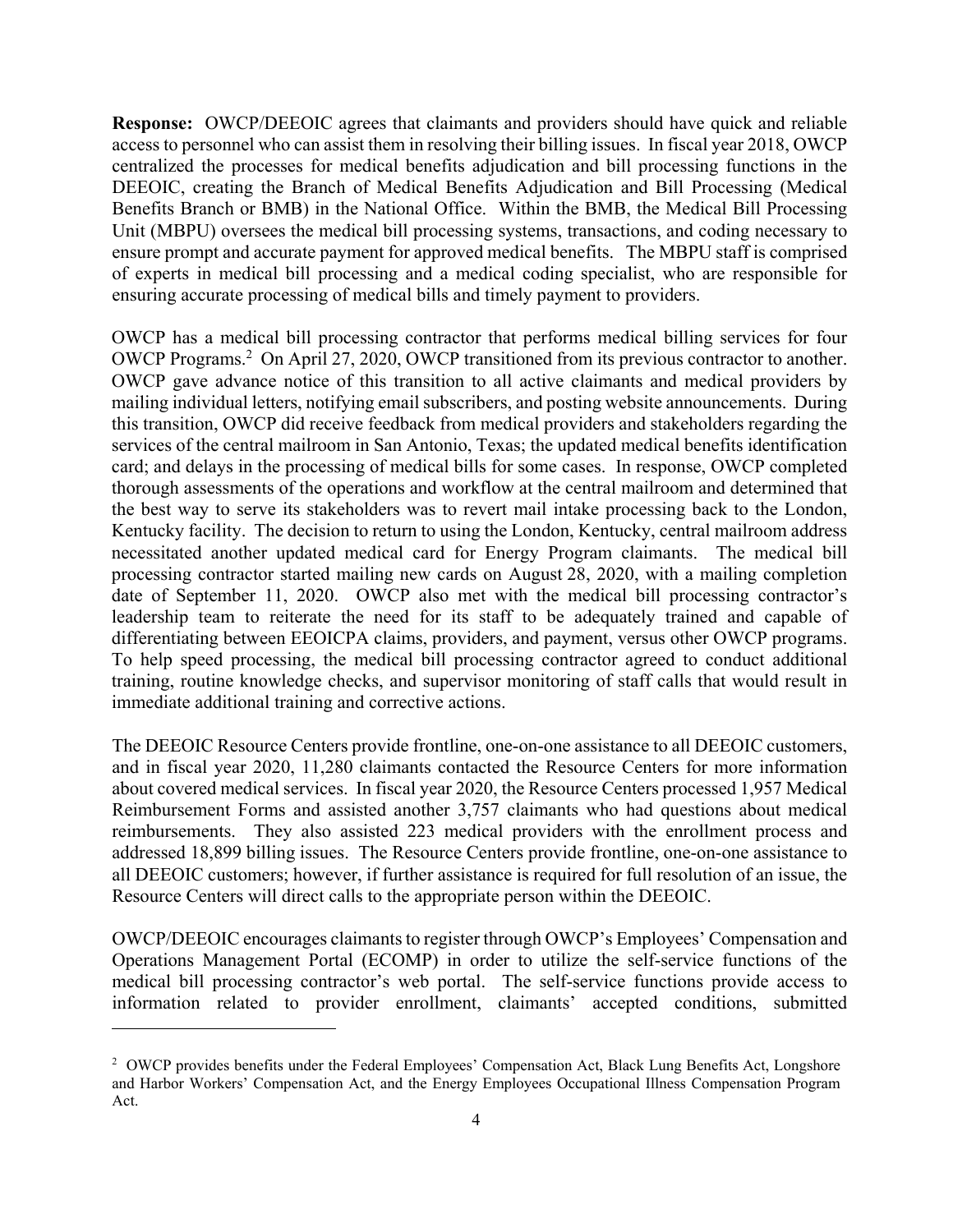authorizations, and bill payment, as well as copies of correspondence issued by the contractor. The status of case-specific information is also available via the medical bill processing contractor's Interactive Voice Response system. Medical providers have access to this same information directly through the medical bill processor's web portal.

OWCP/DEEOIC has recognized that stakeholders would benefit from an increased understanding of the medical benefits and reimbursement processes in general. In April 2021, DEEOIC offered a webinar on Medical Benefits Coverage, and in June 2021, offered a webinar on Medical Bill/ Reimbursement Processing. OWCP/DEEOIC also provides a comprehensive Medical Benefits Brochure on its website. OWCP/DEEOIC will continue to look for ways to improve its communication to stakeholders regarding the processing of medical benefits claims and its billing processes.

## **2.2 Provide an Explanation When Medical Billing Issues Involve Coding Problems**

**Recommendation:** The Ombudsman noted that when medical billing issues arise, claimants and providers need better guidance and assistance. Many of the medical bill issues that the Ombudsman encountered involved "coding problems." The Ombudsman stated that simply informing the claimant or provider that there was a coding problem did not provide the claimant or provider with the information needed to resolve the problem; rather, claimants and providers wanted to be directed to someone who could explain why the coding was wrong and the steps needed to fix it.

**Response:** OWCP agrees that when medical billing issues arise, claimants and providers need guidance, assistance, and an understanding of the steps taken to fix the problem. OWCP's Division of Administration and Operations (DAO) oversees the contractual requirements of the medical bill processing contractor and is responsible for keeping abreast of coding rules, regulations, and changes. In addition to establishing core requirements for codes, DAO works with individual OWCP programs and the medical bill processing contractor staff to implement reimbursement protocols that support each program's requirements for codes. DAO has acknowledged that there is a challenge in transitioning those requirements into an automated system and issues do arise. DAO actively analyzes the scope of any issues identified and the impact of any changes implemented in the coding schema of the bill processing system. When updates occur, or there are questions about coding, DEEOIC has worked closely with DAO, the medical bill processing contractor, the provider, and/or the claimant to identify, explain, and help resolve bills that were denied payment due to improper codes, and will continue to do so.

#### **2.3 Coordinate with Provider to Resolve Medical Billing Issues**

**Recommendation:** The Ombudsman noted that claimants found it frustrating to be in the middle of a dispute between DEEOIC staff and a medical provider regarding a medical billing issue. In contacting the Ombudsman, claimants with medical bill issues oftentimes were looking for a way to get DEEOIC and the provider to talk to each other, as opposed to using the claimant as the intermediary. The Ombudsman recommended that when necessary DEEOIC should work directly with the provider to resolve coding problems and other medical bill issues.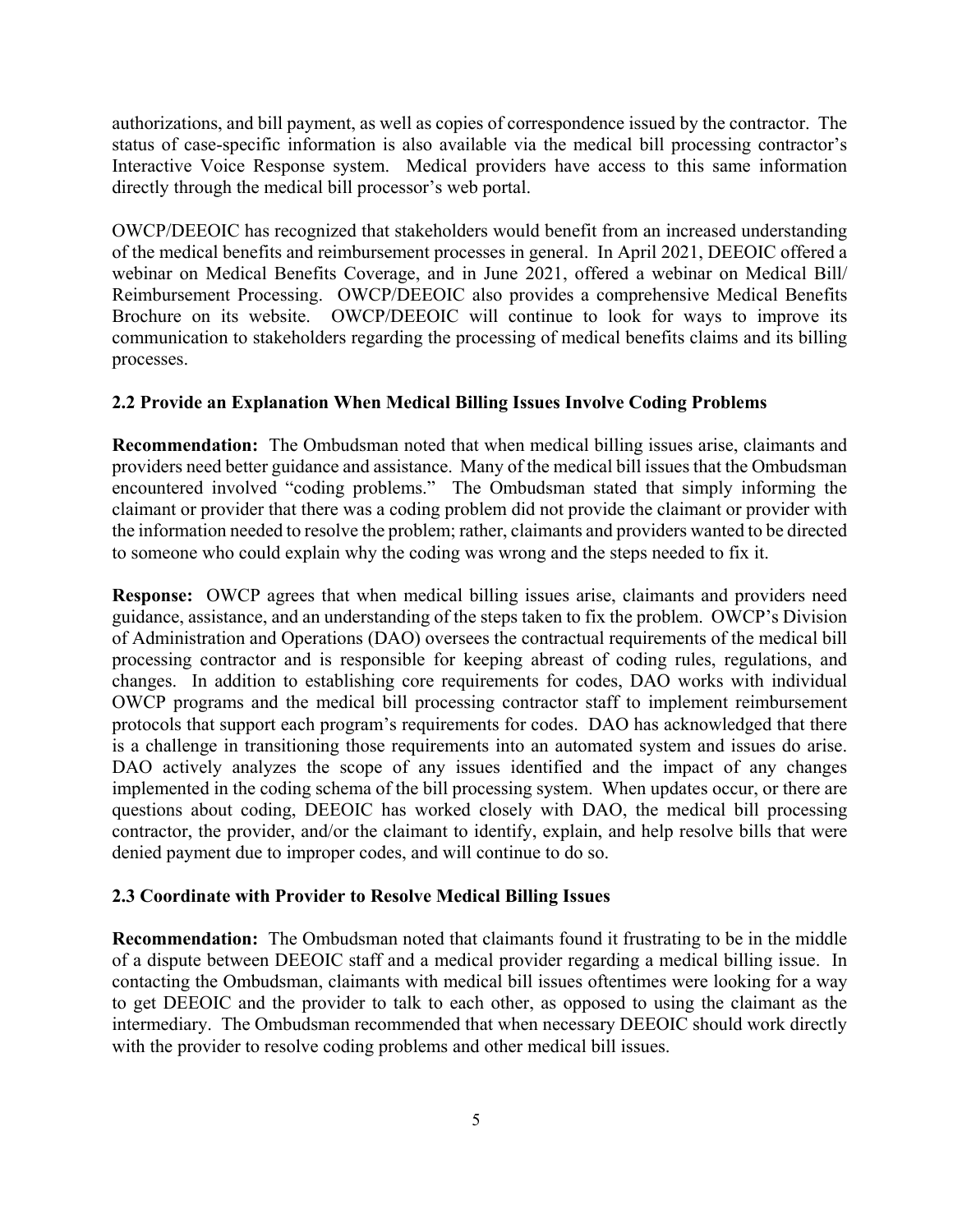**Response:** As mentioned in 2.1 and 2.2 above, DEEOIC will touch base with DAO, the medical bill processing contractor, physician, and/or claimant, whenever necessary, to resolve a billing issue. OWCP/DEEOIC's ability to work directly with medical providers is limited to providers' willingness to provide direct contact information and spend time working with MBPU or DAO staff to identify and resolve billing issues. Often, the only contact information received is a general number for an institution and it is not possible to leave messages directly with billing coordinators. OWCP/DEEOIC will often contact the claimant to explain the medical billing issue and/or the reasons for a delay in medical bill payment; the intent is not to insert them as "intermediaries" into the process but to keep them informed of possible delays.

# **Chapter 3 – Medical Treatment Issues**

## **3.1 Telemedicine: Expedite Policy Changes and Notify Stakeholders Quickly**

**Recommendation:** The Ombudsman said that in early 2020 claimants and health care providers contacted their office inquiring about the availability of telemedicine during the COVID-19 pandemic. At that time, the Ombudsman found that DEEOIC had not yet taken steps to implement a telemedicine option for claimants. While DEEOIC did implement telemedicine as an option for medical treatment and for physician appointments to support authorization for in-home health care, the Ombudsman noted that DEEOIC did not implement telemedicine as quickly as some other Federal programs. The Ombudsman said that in this specific situation, and in general, DEEOIC needs to move quickly to update its policies and notify claimants and health care providers of policy changes in a timely fashion.

**Response:** In response to the COVID-19 pandemic, a number of cities, states, and localities implemented "shelter in place" and/or "stay-at-home" orders, requiring the closure of nonessential services and limiting the movements and travel of citizens. In response, OWCP/DEEOIC implemented procedures to allow for the use of telemedicine in place of non-emergency, routine medical appointments between physicians and EEOICPA claimants. The procedures allowed physicians to provide routine medical care for covered conditions through telemedicine, including phone, video conferencing, or similar technologies, without pre-authorization; utilize telemedicine to conduct home and residential health care and durable medical equipment evaluations; and bill for services, using appropriate telemedicine billing codes, listing the claimant's address as the location of delivery of the medical care.

OWCP/DEEOIC understood (and agrees) that it needed to move quickly to update its policies and notify claimants and health care providers of policy changes involving telemedicine. The Federal government's transition to telemedicine at the onset of the COVID-19 pandemic required a high level of clearance, including both Departmental and White House approval. Once DOL received approval, DEEOIC issued EEOICPA Bulletin 20-03, Telemedicine for Home and Residential Health Care and Durable Medical Equipment, on April 7, 2020, and EEOICPA Bulletin 20-04, Telemedicine for Routine Physician Appointments, on April 30, 2020. On September 30, 2020, and March 29, 2021, DEEOIC issued extensions of both of these bulletins. On September 9, 2021, DEEOIC issued EEOICPA Bulletins 21-05 and 21-06, again extending telemedicine to March 31, 2022. OWCP/DEEOIC notified stakeholders of the telemedicine option via its website, email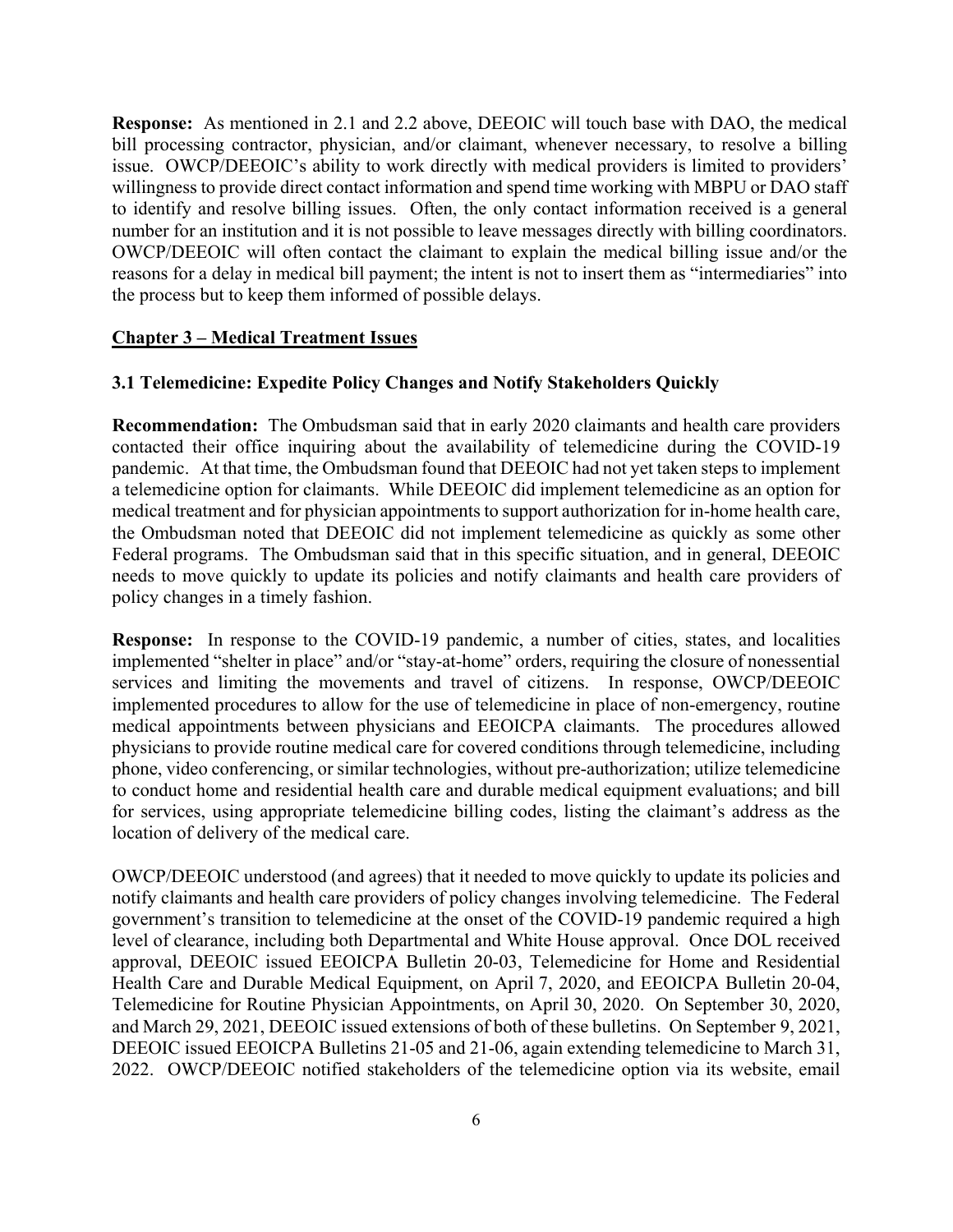subscription service, policy Bulletins, updates to the Federal (EEOICPA) Procedure Manual, and in its June 25, 2020 webinar titled Updates for Stakeholders.

# **3.2 Delays in the Authorization for Medical Treatment and/or Home Health Care**

**Recommendation:** The Ombudsman noted that in 2020, some claimants experienced delays in the authorization for medical treatment and/or home health care. The Ombudsman found that when their office contacted DEEOIC regarding a claimant's specific issue, DEEOIC was responsive. However, the Ombudsman said DEEOIC rarely provided an explanation to share with the claimant regarding why they had experienced the delay. Many claimants wanted to understand what, if anything, they could do differently to move their requests for medical treatment through the process more efficiently. The Ombudsman recommended that DEEOIC explain the reasons for a delay to the Ombudsman's office (or directly to the claimant), reiterate the process(es) to be followed, and let them know if there was anything the claimant could have done to speed the process.

**Response:** As mentioned previously, OWCP/DEEOIC centralized its processes for medical benefits adjudication and medical bill functions, creating the Branch of Medical Benefits Adjudication and Bill Processing (Branch of Medical Benefits or BMB) in the National Office. In fiscal year 2020, the BMB was still hiring to fill newly-created staff positions and was shortstaffed. In addition, OWCP/DEEOIC was seeing an increase in the number of requests for medical benefits due to the growing home health care industry and the program's elderly claimant population. Since fiscal year 2020, OWCP/DEEOIC has made significant progress toward full staffing and training of new staff. The creation of the BMB and shift in responsibilities across DEEOIC has allowed for greater efficiency and timeliness of medical services. Claims examiners (CEs) and hearing representatives in the District Offices and FAB can now give greater focus to the adjudication of claims, while medical benefits examiners (MBEs) and bill processing/coding specialists give their full attention to the medical benefits and billing functions.

OWCP/DEEOIC agrees that it is important to explain to claimants the reasons for delays in the authorization of medical treatment and/or home health care. With the additional staffing, DEEOIC has seen improvement in DEEOIC's timeliness and efficiency in responding to medical requests and its ability to respond to claimant's questions regarding any delays; the agency anticipates even greater improvement in performance going forward.

# **3.3 Clarify Roles and Responsibilities of Players in DEEOIC Process**

**Recommendation:** When contacting DEEOIC by phone, some claimants did not know the role of the person they spoke with and whether that person had the authority to assist them with their problem. Some claimants did not understand the differences between the Resource Center staff who answered their calls, versus a claims examiner, an MBE, and/or the staff for the medical bill contractor. Up until the point that a claim is accepted, claimants are most often in communication with Resource Center staff and their claims examiner. However, after a claim is accepted, an MBE may need to adjudicate a claim for medical treatment. Claimants have complained that they are confused by the MBE's role and scope of authority.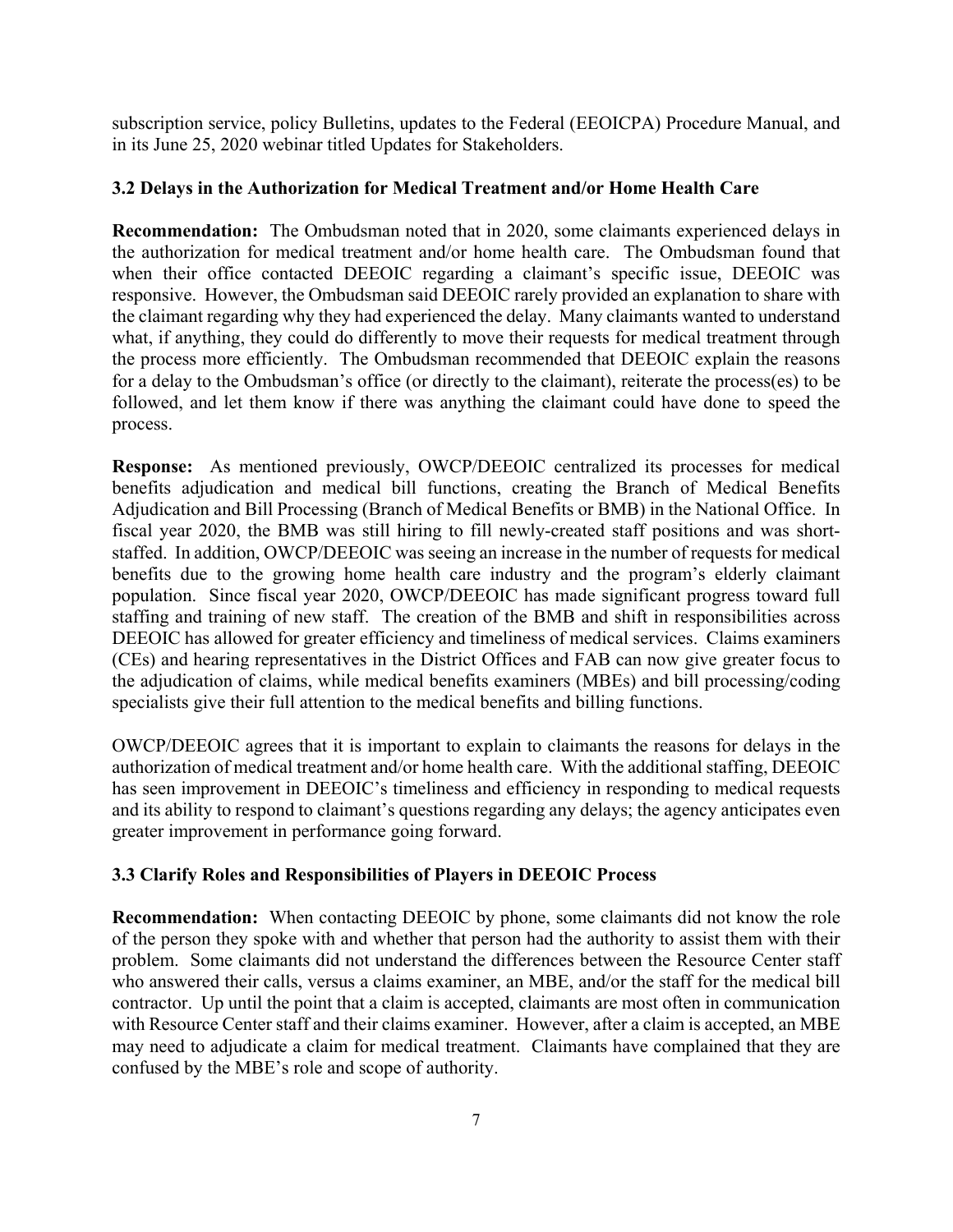**Response:** As a result of DEEOIC's centralization of medical benefits adjudication and medical billing functions, DEEOIC did receive questions from stakeholders regarding the roles and responsibilities of personnel within the BMB. DEEOIC agrees that some claimants do not understand the differences between the Resource Center staff who answer their calls, versus a claims examiner, an MBE, and/or the staff for the medical bill contractor, and should be given an explanation of those roles. OWCP/DEEOIC staff in the District Offices, FAB, National Office, and Resource Centers always identify themselves when they are on the phone and will accept and respond to any question presented by a caller. OWCP/DEEOIC agrees that if Resource Center staff who answer all inbound calls can't answer a question, that they should provide clear guidance to the caller regarding who the best resource within the program would be (such as the claims examiner, MBE, or billing staff, depending on the issue) and why. Additionally, the Resource Center staff already assist callers through transferring the call (to the employee or voicemail) or by taking a message for that appropriate resource, in order to facilitate getting the caller a timely and accurate resolution to their issue.

## **3.4 Establish Procedures to Address Emergency Medical Situations**

**Recommendation:** The Ombudsman recommended that DEEOIC ensure that it has procedures in place to effectively address emergency situations. A frequent complaint in fiscal year 2020 concerned the claimant's inability to immediately talk to the MBE or other DEEOIC personnel. While as a general rule this can be frustrating to claimants, it is particularly problematic when time is of the essence.

**Response:** Emergency situations can arise and DEEOIC staff assist claimants and/or providers as quickly as possible when time is of the essence. Moreover, DEEOIC's Resource Center staff assist with many situations and to identify which unit or individuals within DEEOIC can assist with the particular urgent situation. Emergency situations often involve home and/or residential health care (HRHC) requests. For example, following a hospital discharge, claimants may need HRHC on an emergency basis, for a limited time period, while their condition stabilizes. A claimant might also require an urgent change in the level and/or frequency of currently authorized services due to a change in his or her condition.

The DEEOIC has procedures in place for requesting and providing authorization for services in emergency situations (see Chapter 30, Section 11, of the Federal (EEOICPA) Procedure Manual.

OWCP/DEEOIC issues a medical benefits letter to every claimant awarded medical benefits under the EEOICPA. The letter lists the claimant's approved medical conditions, related International Classification of Diseases (ICD) codes, and effective dates of coverage. It informs the claimant of the covered medical services that are payable, and the medical benefits policies. The letter also alerts the claimant to the fact that their medical provider must enroll with DEEOIC's medical bill processing agent in order to bill DEEOIC directly; it provides a toll-free number for providers to call if they have questions about enrollment and billing. In addition, the claimant receives a medical benefits identification card (MBIC), along with an informational brochure explaining when and how to use the identification card.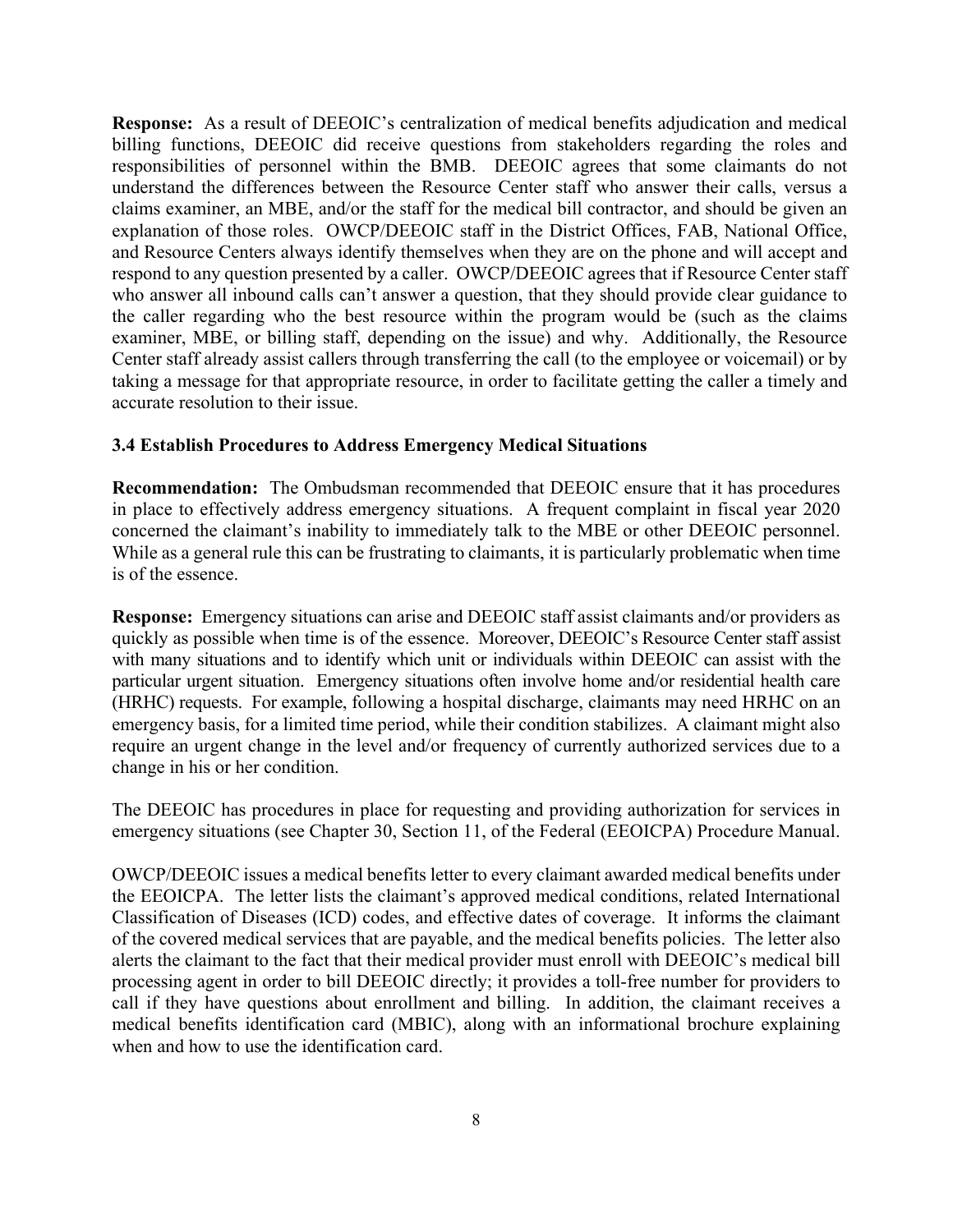# **Chapter 4 – Difficulties Understanding the EEOICPA Claims Process**

# **4.1 Improve Claimant Understanding through Phone Interactions and Other Resources**

**Recommendation:** The Ombudsman stated that many claimants do not have an authorized representative or their authorized representative is a family member who, along with the claimant, is unfamiliar with the EEOICPA. The Ombudsman indicated that because claimants did not understand the program, they were often confused about how to proceed through the adjudication process. The Ombudsman found that when they had questions, these claimants needed to be able to talk to someone who could provide clear and accurate guidance. In spite of the efforts undertaken by DEEOIC to answer telephone calls, in FY 2020 the Ombudsman continued to encounter claimants who said that when they contacted DEEOIC their messages were not returned or they were unable to talk to anyone who could assist them.

**Response:** The Ombudsman's report notes that 34 of the 441 complaints for fiscal year 2020 stated that DEEOIC did not return phone calls or callers were unable to get through to their intended point of contact. DEEOIC's Operational Plan does include standards for the performance, responsiveness, and timeliness of customer service. OWCP/DEEOIC disagrees with the generalization that phone calls and messages are not returned. The Operational Plan goal of "Responding to Telephone Inquiries" for fiscal year 2020 was 93 percent of calls responded to within one day, and 95 percent of calls responded to within two days. In fiscal year 2020, DEEOIC received over 105,352 phone calls; of these calls, DEEOIC completed 97.6 percent of return calls in one work day and 99.6 percent within two days. Fiscal year 2021 return rates remained consistent, with 97.04 percent of calls returned within one day and 99.4 percent within two days.

OWCP agrees that claimants need a great deal of assistance during the adjudication process. One common telephone request concerns access to case files. Starting in fiscal year 2022, employee claimants and their authorized representatives will have direct access to their case files in ECOMP. Implementing this system will reduce phone call requests for case files, increase customer satisfaction, decrease the time it takes for claimants to access these files, and reduce the staff burden in copying and mailing case files to claimants. Additionally, DEEOIC is rolling out several website and training improvement initiatives in fiscal year 2022. Current projects include revising the Resource Center webpage in order to provide clarification on roles and responsibilities of DOL and contracted employees throughout the benefits process.

# **4.2 Improve Resource Center Assistance**

**Recommendation:** The Ombudsman stated that the assistance provided by the Resource Centers continues to be an area of concern; the Ombudsman's office talked to claimants who complained about the lack of assistance provided by some of the personnel at the Resource Centers. The Ombudsman recommended that DEEOIC review and evaluate the assistance offered by its Resource Centers. It is clear that the Resource Centers do offer assistance; rather, the issue is the nature and extent of the assistance offered. The narrative stated that the Ombudsman's Office would continue to explore the level of assistance provided by the Resource Centers in fiscal year 2021.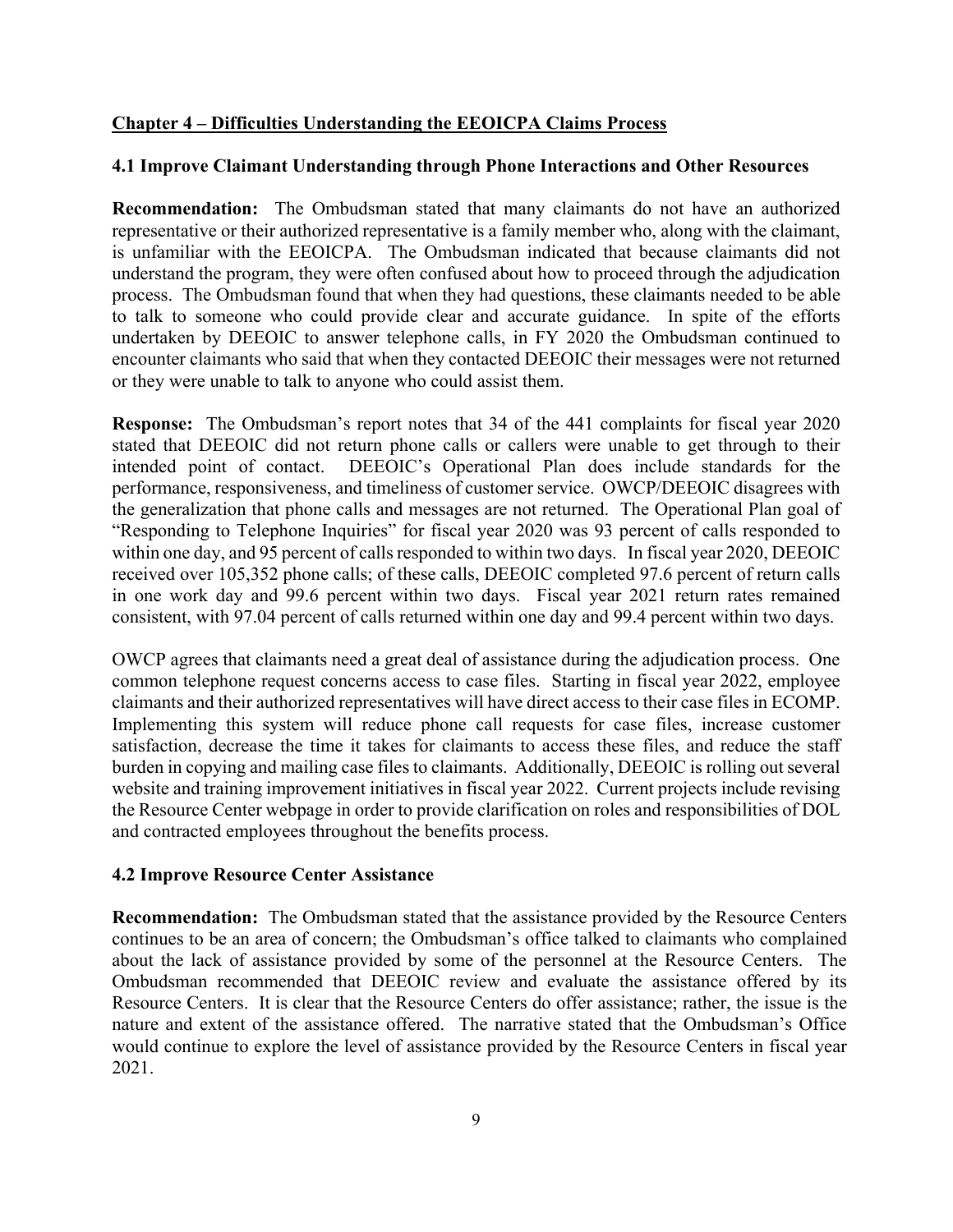**Response:** The Ombudsman's Report recommendation does not clearly state what areas they felt needed improvement at the Resource Centers. Additional information and examples would be helpful in order to respond appropriately to these concerns. DEEOIC does evaluate and monitor Resource Center assistance on a regular basis. The Resource Centers collect customer feedback surveys to understand their experience with the services the Resource Centers provide. In fiscal year 2021, the feedback from surveys collected was overwhelmingly positive. There were no areas of concern identified. Additionally, the Resource Center Contractor Officer's Representative conducts quality assurance reviews of Resource Center services. The Resource Centers received exceptional ratings in each of the quality assurance reviews related to customer experience in fiscal year 2021.

DEEOIC agrees that claimants and providers need to clearly understand the services provided by the Resource Centers. DEEOIC is currently working to enhance and expand feedback mechanisms in an effort to further improve customer experience related to Resource Center services and the program overall. In fiscal year 2022, DEEOIC will review survey data and assess for any program improvements.

## **Chapter 5 – Issues Related to Impairment Claims**

## **5.1 Improve Education on Impairment Claims Process**

**Recommendation:** In 2020, the Ombudsman found that there was confusion surrounding the circumstances under which DEEOIC can grant an exception to the two-year rule for filing a claim for impairment. The Ombudsman stated that it was apparent based upon discussions with the claimants and authorized representatives and upon review of claim file information that some DEEOIC staff would benefit from further guidance on these topics. Not only would additional training assist in specific cases, such as the ones reported to the Ombudsman's office, but would also likely result in greater consistency among impairment claims where claimants are seeking increased impairment benefits.

**Response:** Under the EEOICPA, a claimant may request re-evaluation of impairment every two years. However, there are circumstances in which a claims examiner may consider waivers of the two-year waiting period. These circumstances are specifically described in Chapter 21 of the Federal (EEOICPA) Procedure Manual. This Chapter provides guidance to claims staff on the procedures for evaluating a claim for permanent impairment. Even though the Federal (EEOICPA) Procedure Manual offers internal guidance to staff, it is also available on the DEEOIC website for claimants, providers, and the public to view. OWCP/DEEOIC agrees that training is appropriate, and provides training for claims staff when they are initially hired; this training includes the procedures for handling impairment claims. OWCP/DEEOIC also offers education to all claims staff on any updated procedures. DEEOIC's workshops for authorized representative always include a session on Impairment and Wage Loss under the EEOICPA. Additionally, in September 2020, OWCP/DEEOIC provided a webinar on impairment and wage loss claims. OWCP/DEEOIC agrees with the Ombudsman that training for claims staff should include evaluation of impairment claims and the mention of waivers of the two-year requirement.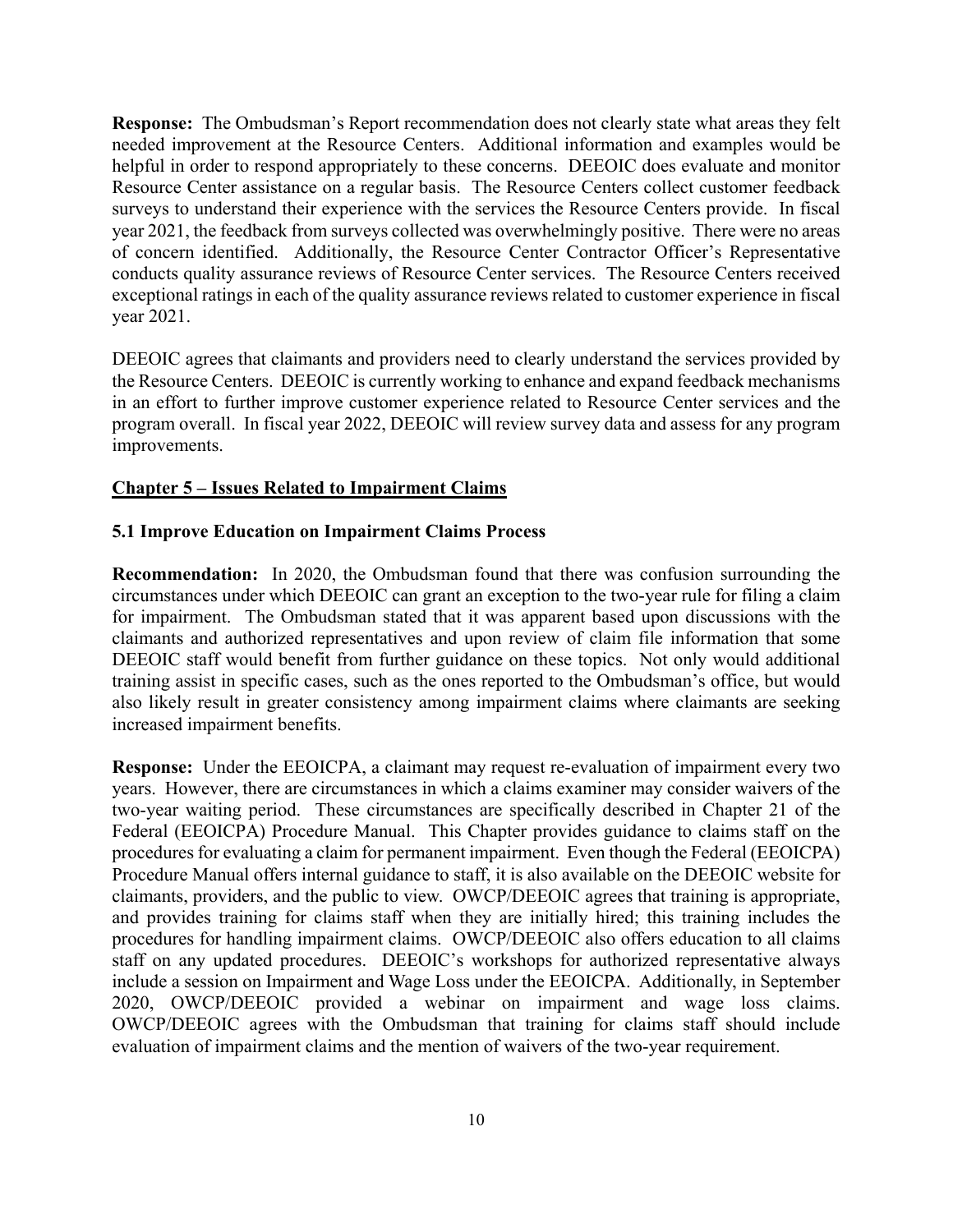## **5.2 Clarify Medical Director Role and Involvement in Overall Process**

**Recommendation:** The Ombudsman received a number of complaints regarding the involvement of the OWCP Medical Director in the adjudication of individual impairment claims. The Ombudsman expressed concern that DEEOIC did not notify claimants and/or their authorized representatives of reports prepared by the Medical Director (nor did DEEOIC provide them) when the opinion of the Medical Director was being considered as evidence in individual claims. The Ombudsman said it would be helpful to claimants and their authorized representatives to understand the role of the Medical Director in such instances, and to receive a notice and the timeline by which reviews by the Medical Director are being conducted in individual claims. The Ombudsman said that, at a minimum, it would be helpful to claimants and the physicians performing impairment evaluations for them to have a full explanation regarding why the reports are rejected, sometimes even after the physician provides an amended report.

**Response:** In the past, DEEOIC's Medical Officer has had a role in the impairment process; however, in the 2021 update to the Federal (EEOICPA) Procedure Manual, DEEOIC changed the process and now relies on treating physicians or Contract Medical Consultants (CMCs) for impairment evaluations and in resolving disputes concerning impairment evaluations. DEEOIC does require the Medical Officer's review of a claimant's request for an organ transplant or experimental treatments; Chapter 29 of the Federal (EEOICPA) Procedure Manual explains the process by which this review takes place.

## **Chapter 6 – Customer Service, Delays, and Other Administrative Issues**

#### **6.1 Review Callback Policy**

**Recommendation:** The Ombudsman recommended that DEEOIC review its procedures to ensure that when a claimant leaves a message, someone responds to that message as quickly as possible. In that regard, when DEEOIC personnel indicate that they have returned a call, the question remains as to whether they actually spoke with the caller or were simply leaving a message for the caller. In comparing DEEOIC's reported high rates of returned calls to the nature of the complaints received, the Ombudsman said it appears many calls are likely reported as "returned" without anyone having spoken to the caller The Ombudsman said it would perhaps be helpful for DEEOIC to provide guidance or track when DEEOIC or Resource Center staff connect with and speak to the person who left a message. The Ombudsman acknowledged that questions asked by claimants cannot always be fully answered on the spot. Rather, research and review of the case is sometimes required before a full answer can be provided. Thus, where review/research is necessary before an answer can be given, DEEOIC should explain: (1) how promptly will the claimant receive a response, and (2) will someone be available for any follow-up the claimant may require.

**Response:** With regard to DEEOIC's call back policy, when review or research is necessary before DEEOIC gives an answer to a stakeholder on the phone, Resource Center staff inform callers that they will receive a call within two business days. If the caller has follow-up questions, the caller has the opportunity to discuss those with the claims examiner who returns the call. If questions or concerns arise after the call is returned, the caller has the option of calling and requesting to be transferred to the claims examiner they spoke with.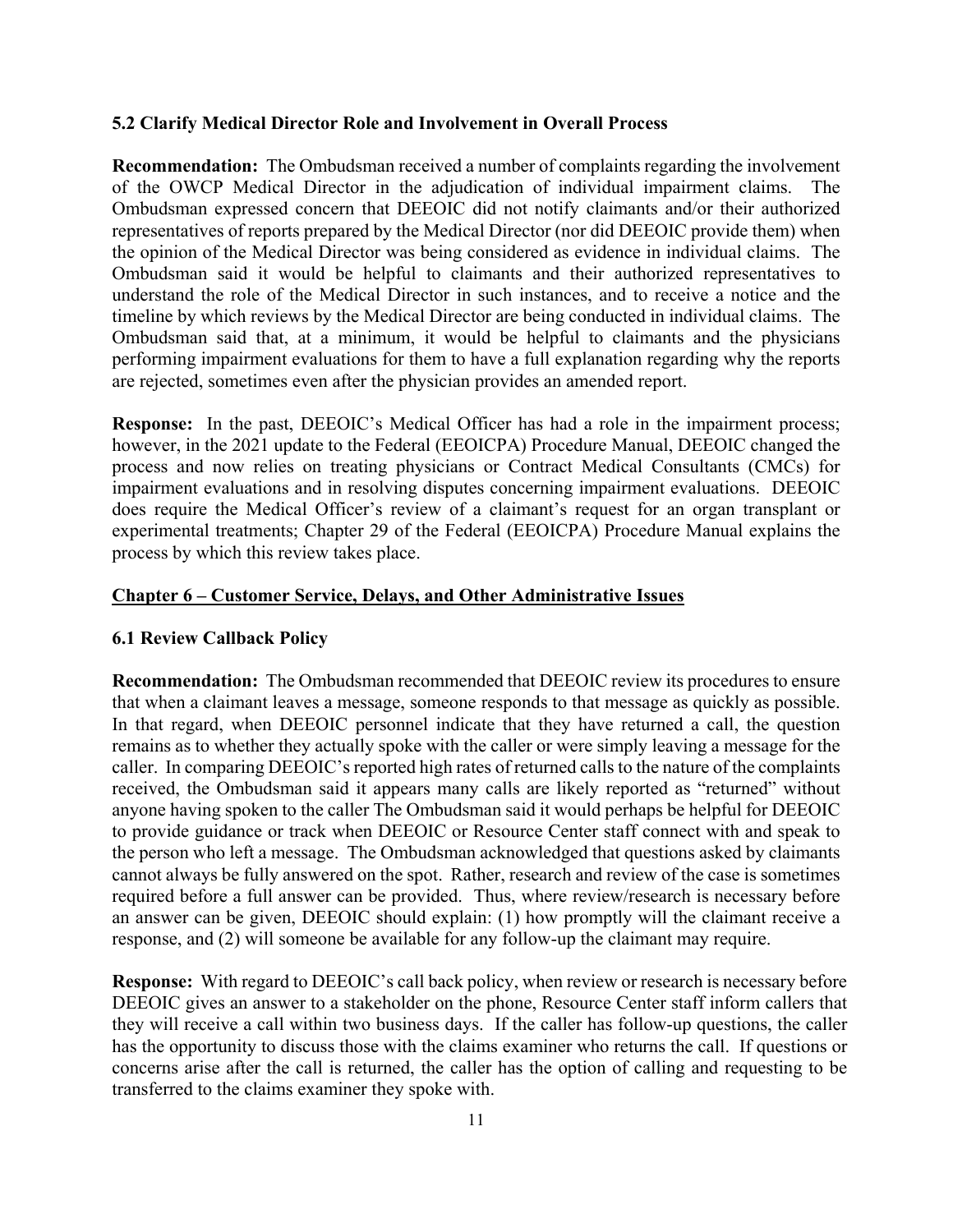Oftentimes when DEEOIC staff returns phone calls, they get claimants' answering machines and will leave messages. While our system does not currently have a mechanism for tracking the number of times a message is left with a caller, DEEOIC agrees that claimants should be informed of the time and/or follow-up that may be required to provide a response to an inquiry. In FY 2021, DEEOIC conducted customer service training with all staff, focusing on the importance of taking a phone call directly versus making a return call. DEEOIC will continue to evaluate ways to address this concern in fiscal year 2022.

Currently, an optional telephone survey helps measure the stakeholder's perceived effectiveness of the DEEOIC phone system. In fiscal year 2022, DEEOIC will launch a new phone survey with revamped questions to gather actionable data and insights. This will allow DEEOIC to review overall satisfaction while utilizing the phone systems and to identify how to improve the phone call process.

# **6.2 Provide Impartial Customer Service Point-of-Contact**

**Recommendation:** The Ombudsman talked to claimants with accepted claims who nevertheless had a negative opinion of the Energy Program due to rude or insensitive comments directed to them by DEEOIC personnel. While DEEOIC has expressed its commitment to good customer service, the Ombudsman said he continues to be approached by claimants who complain of rude or insensitive comments. The Ombudsman has long believed that it would be best if DEEOIC could hear directly from those who encounter what they believe are rude or insensitive comments. Yet, most claimants are reluctant to contact DEEOIC directly with such complaints. Claimants generally believe it is not in their best interest to complain to DEEOIC about the conduct of its staff.

The Ombudsman indicated that if DEEOIC is interested in hearing these complaints, it needs to develop a procedure that claimants feel comfortable using. The Ombudsman continues to believe that a single point-of-contact for complaints concerning poor customer service would encourage claimants to contact DEEOIC, and would especially be effective if claimants were aware that this point-of-contact was specifically designated to receive such complaints and was not otherwise involved in the adjudication of their claim. The Ombudsman noted that recording DEEOIC and Resource Center telephone conversations is an alternative that may serve as both a check and deterrent to the behaviors that claimants and their authorized representatives have complained about.

**Response:** The Ombudsman's Report noted that 15 complaints were received in fiscal year 2020 relating to rude or insensitive comments. The Ombudsman did not provide additional information or examples related to the rude or insensitive comments in the Ombudsman's Report. OWCP/DEEOIC has consistently over the years disagreed with the Ombudsman's idea of a single point-of-contact for complaints concerning poor customer service. DEEOIC trains all staff to be courteous, professional, flexible, honest, and helpful. OWCP seeks to deliver services in a timely and accurate manner and to ensure that stakeholders are satisfied with the provided service. To accomplish this, OWCP staff receive a Telephone Communication Skills training and have access to additional optional customer service-centered training in DOL's *LearningLink* e-training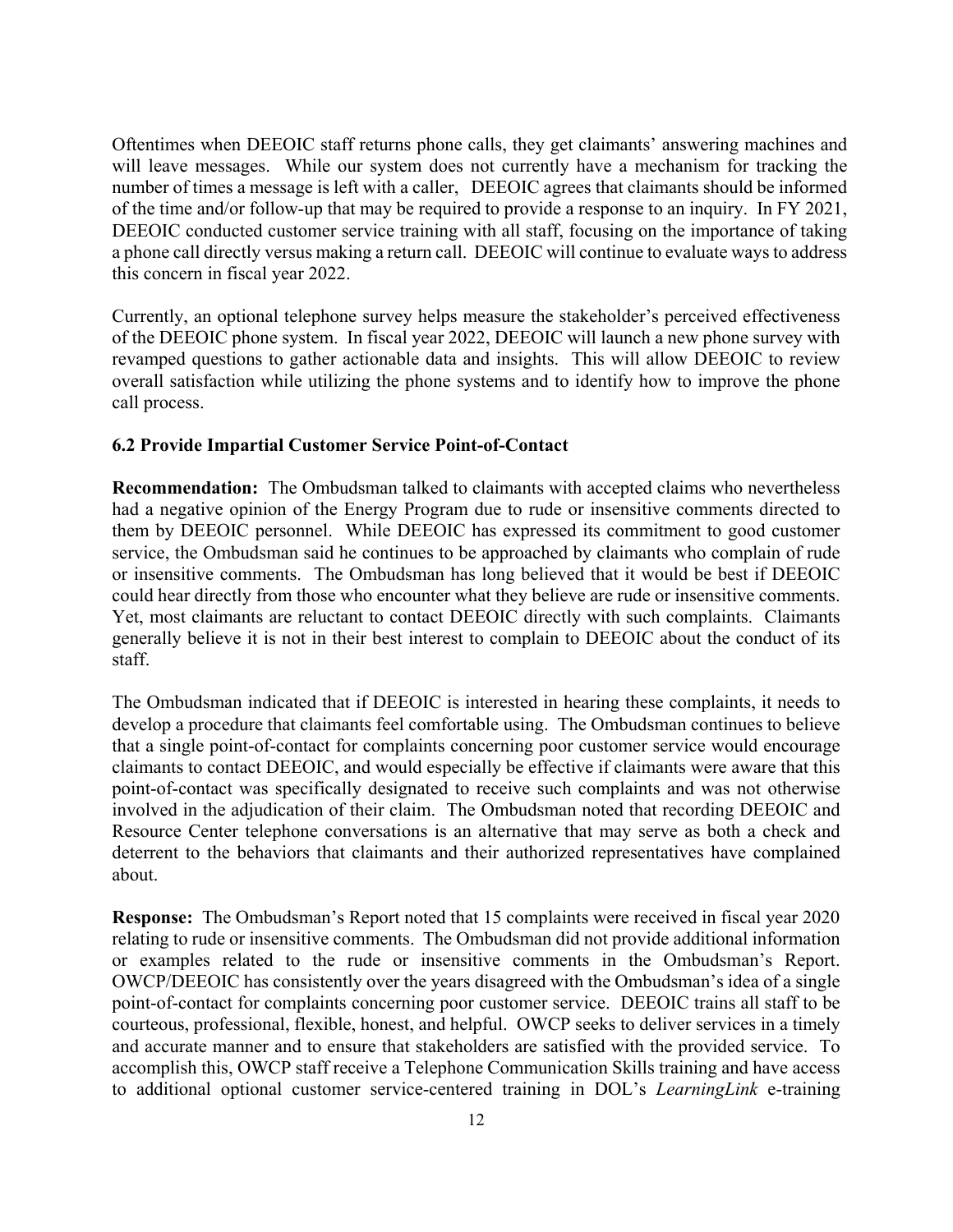solution. Additionally, DEEOIC completed a call monitoring project in fiscal year 2021. In this project, DEEOIC reviewed Resource Center telephone interactions based on several criteria and summarized for management. The major takeaway was that the Resource Centers do a very good job answering phone calls from inbound external stakeholders.

OWCP's website provides contact information for all of its offices, including the DEEOIC National Office, DEEOIC Field Operations, FAB, District Offices, and Resource Centers. OWCP encourages stakeholders who need assistance to submit correspondence to or call any one of these offices, call the toll-free phone numbers, or visit a Resource Center. Stakeholders have several options if they wish to submit a comment or complaint. Stakeholders may contact their claims examiner or hearing representative (or a unit supervisor or branch chief) if they have case-related concerns. Stakeholders may also submit questions or comments by phone, public email at DEEOIC-public@dol.gov, through customer satisfaction surveys, or written correspondence to the DEEOIC Director, OWCP Director, or DOL's Executive Secretariat. OWCP responds promptly to all comments and concerns.

In fiscal year 2021, the DEEOIC Branch of Technical Assistance and Outreach hired a Customer Experience Strategist and a Stakeholder Engagement Analyst. The mission of this team includes soliciting feedback from stakeholders, collecting and analyzing the data, then making programmatic and procedural recommendations based on the data. This team deployed a survey to 2,000 claimants and subsequently contacted 200 claimants by phone who indicated that they wanted to speak with someone on the Customer Experience team. Feedback has been collected and will be used to make recommendations. DEEOIC will disseminate additional surveys throughout fiscal year 2022 with the goal of continual feedback gathering and analysis. This team will also be responsible for implementing the call monitoring project during the upcoming fiscal year.

#### **Chapter 7 – Other Complaints in Fiscal Year 2020**

## **7.1 Improve Quality Control on Referrals to Industrial Hygienist and Contract Medical Consultants (CMCs) and Associated Reports**

**Recommendation:** The Ombudsman noted that claims examiners frequently request input from industrial hygiene contractors and CMCs during the claims adjudication process. The Ombudsman indicated that in fiscal year 2020, complaints were raised regarding the issue of whether the review of referrals to Industrial Hygienists (IH) and the reports drafted by IHs and CMCs were adequately performed. The Ombudsman stated that instances of incorrect information being supplied to IHs and CMCs were brought to their attention. The Ombudsman recommends that DEEOIC undertake additional efforts to review the accuracy of the referrals and expert opinion reports, perhaps by having supervisory staff review the referrals and reports. A further recommendation is to provide claimants and their authorized representatives with copies of the referrals and reports by contract IHs and CMCs prior to a decision being issued in the claim.

**Response:** OWCP agrees that the accuracy of referrals and experts opinion reports is importantand has robust quality control mechanisms in place to review IH and CMC referrals. For IH referrals, non-journey level claims examiners prepare an IH referral package for approval by